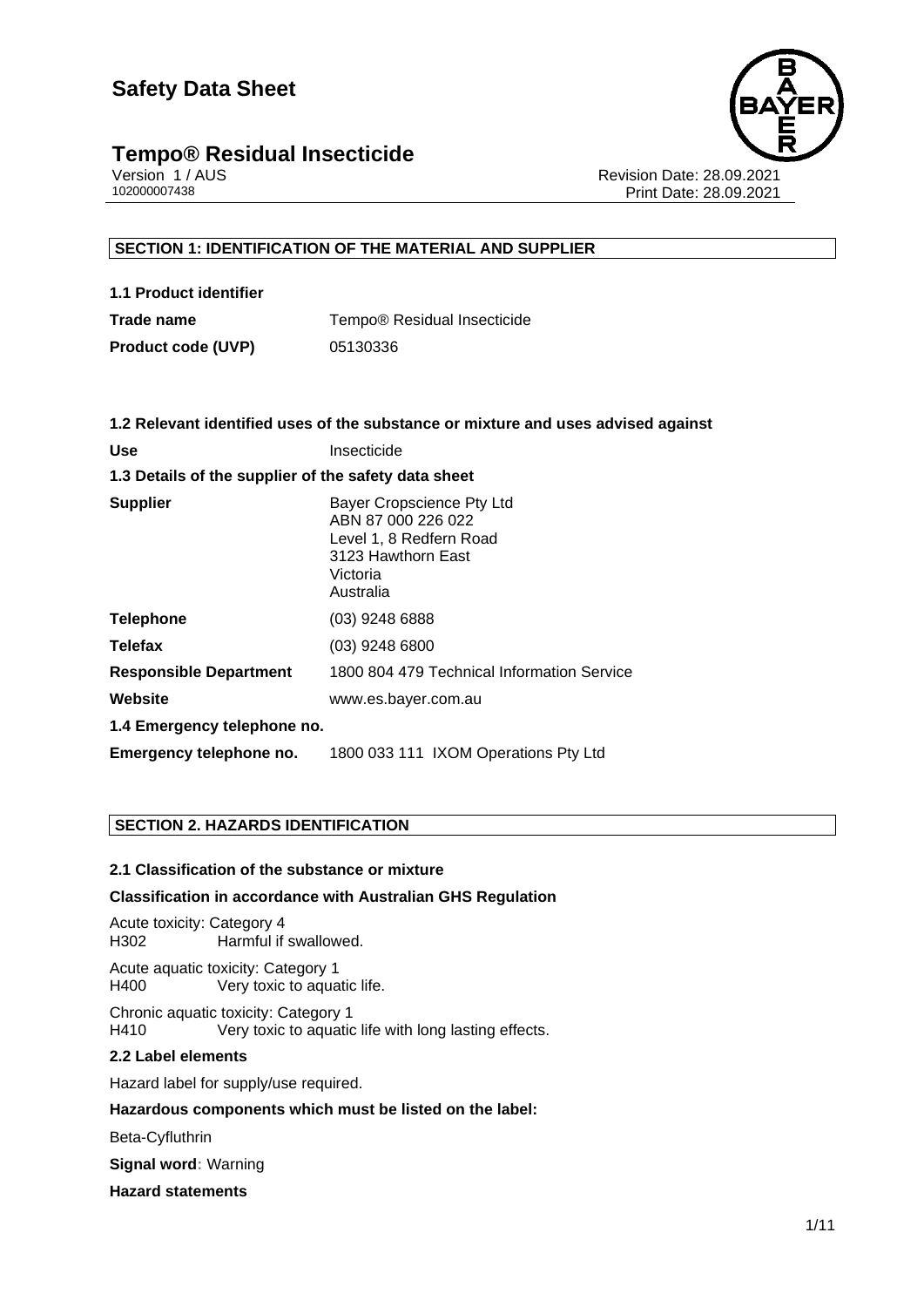# **Tempo® Residual Insecticide**<br> **Version 1/AUS**<br>
102000007438





Revision Date: 28.09.2021 Print Date: 28.09.2021

| H302 | Harmful if swallowed.                                 |
|------|-------------------------------------------------------|
| H400 | Very toxic to aquatic life.                           |
| H410 | Very toxic to aquatic life with long lasting effects. |

#### **Precautionary statements**

| P <sub>264</sub> | Wash hands thoroughly after handling.                                   |
|------------------|-------------------------------------------------------------------------|
| P <sub>270</sub> | Do not eat, drink or smoke when using this product.                     |
| P301 + P312      | IF SWALLOWED: Call a POISON CENTER/doctor/physician if you feel unwell. |
| P330             | Rinse mouth.                                                            |
| P <sub>501</sub> | Dispose of contents/container in accordance with local regulation.      |

#### **2.3 Other hazards**

No additional hazards known beside those mentioned.

#### **SECTION 3. COMPOSITION/INFORMATION ON INGREDIENTS**

#### **Chemical nature**

Beta-Cyfluthrin 25 g/l Suspension concentrate (=flowable concentrate)(SC)

| Chemical name                                | CAS-No.       | Concentration [%]       |
|----------------------------------------------|---------------|-------------------------|
| Beta-Cyfluthrin                              | 1820573-27-0  | 2.38                    |
| reaction mass of 5-chloro-2- methyl-2H-      | 55965-84-9    | $> 0.0002 - \le 0.0015$ |
| isothiazol-3-one and 2-methyl-2H-isothiazol- |               |                         |
| $3 -$ one $(3:1)$                            |               |                         |
| Glycerine                                    | $56 - 81 - 5$ | > 1.00                  |
| 1,2-Benzisothiazol-3(2H)-one                 | 2634-33-5     | $> 0.005 - \leq 0.05$   |
| Silica, amorphe                              | 7631-86-9     | > 1.00                  |
| Other ingredients (non-hazardous) to 100%    |               |                         |

#### **SECTION 4. FIRST AID MEASURES**

**If poisoning occurs, immediately contact a doctor or Poisons Information Centre (telephone 13 11 26), and follow the advice given. Show this Safety Data Sheet to the doctor.**

#### **4.1 Description of first aid measures**

| <b>General advice</b> | Move out of dangerous area. Place and transport victim in stable<br>position (lying sideways). Remove contaminated clothing immediately<br>and dispose of safely.                                                                                                                                                                                                                                             |  |
|-----------------------|---------------------------------------------------------------------------------------------------------------------------------------------------------------------------------------------------------------------------------------------------------------------------------------------------------------------------------------------------------------------------------------------------------------|--|
| <b>Inhalation</b>     | Move to fresh air. Keep patient warm and at rest. Call a physician or<br>poison control center immediately.                                                                                                                                                                                                                                                                                                   |  |
| <b>Skin contact</b>   | Wash off thoroughly with plenty of soap and water, if available with<br>polyethyleneglycol 400, subsequently rinse with water. Warm water<br>may increase the subjective severity of the irritation/paresthesia. This<br>is not a sign of systemic poisoning. In case of skin irritation, application<br>of oils or lotions containing vitamin E may be considered. If symptoms<br>persist, call a physician. |  |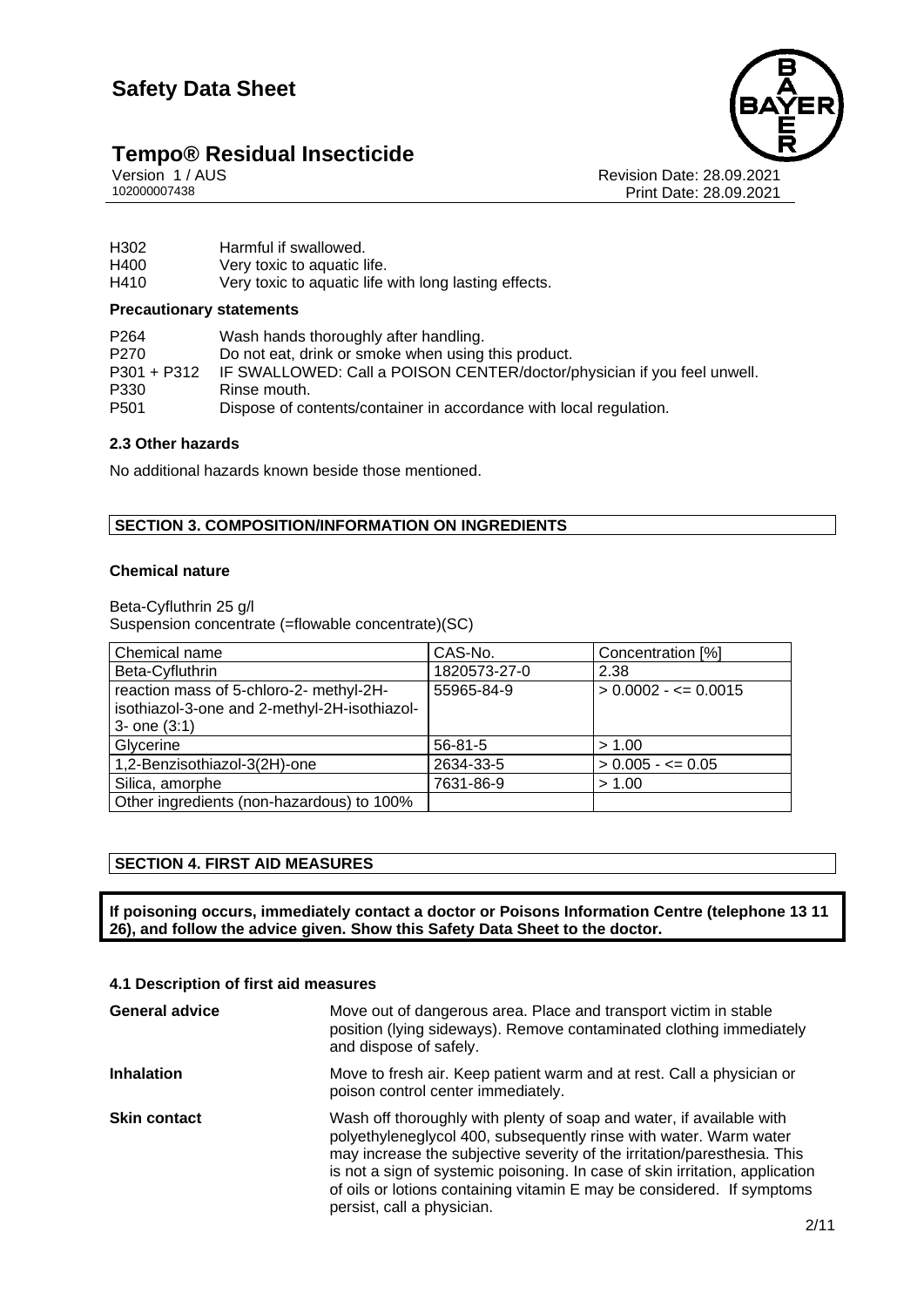## **Safety Data Sheet**

### **Tempo® Residual Insecticide 3/11**



Version 1 / AUS Revision Date: 28.09.2021 102000007438 Print Date: 28.09.2021

| Eye contact      | Rinse immediately with plenty of water, also under the eyelids, for at<br>least 15 minutes. Remove contact lenses, if present, after the first 5<br>minutes, then continue rinsing eye. Warm water may increase the<br>subjective severity of the irritation/paresthesia. This is not a sign of<br>systemic poisoning. Apply soothing eye drops, if needed anaesthetic<br>eye drops. Get medical attention if irritation develops and persists.                                                                                                                                                                                                                                                                                        |  |
|------------------|----------------------------------------------------------------------------------------------------------------------------------------------------------------------------------------------------------------------------------------------------------------------------------------------------------------------------------------------------------------------------------------------------------------------------------------------------------------------------------------------------------------------------------------------------------------------------------------------------------------------------------------------------------------------------------------------------------------------------------------|--|
| Ingestion        | Rinse mouth. Do NOT induce vomiting. Do not leave victim<br>unattended. Call a physician or poison control center immediately.                                                                                                                                                                                                                                                                                                                                                                                                                                                                                                                                                                                                         |  |
|                  | 4.2 Most important symptoms and effects, both acute and delayed                                                                                                                                                                                                                                                                                                                                                                                                                                                                                                                                                                                                                                                                        |  |
| <b>Symptoms</b>  | Local:, Skin and eye paraesthesia which may be severe, Usually<br>transient with resolution within 24 hours, Skin, eye and mucous<br>membrane irritation, Cough, sneezing                                                                                                                                                                                                                                                                                                                                                                                                                                                                                                                                                              |  |
|                  | Systemic:, discomfort in the chest, tachycardia, hypotension, Nausea,<br>Abdominal pain, Diarrhoea, Vomiting, Blurred vision, Headache,<br>Anorexia, Somnolence, Coma, Convulsions, Tremors, Prostration,<br>Airway hyperreaction, Pulmonary oedema, Palpitation, Muscular<br>fasciculation, Apathy, Dizziness                                                                                                                                                                                                                                                                                                                                                                                                                         |  |
|                  | 4.3 Indication of any immediate medical attention and special treatment needed                                                                                                                                                                                                                                                                                                                                                                                                                                                                                                                                                                                                                                                         |  |
| <b>Risks</b>     | This product contains a pyrethroid. Pyrethroid poisoning should not be<br>confused with carbamate or organophosphate poisoning.                                                                                                                                                                                                                                                                                                                                                                                                                                                                                                                                                                                                        |  |
| <b>Treatment</b> | Systemic treatment: Initial treatment: symptomatic. Monitor: respiratory<br>and cardiac functions. In case of ingestion gastric lavage should be<br>considered in cases of significant ingestions only within the first 2<br>hours. However, the application of activated charcoal and sodium<br>sulphate is always advisable. Keep respiratory tract clear. Oxygen or<br>artificial respiration if needed. In case of convulsions, a<br>benzodiazepine (e.g. diazepam) should be given according to standard<br>regimens. If not effective, phenobarbital may be used.<br>Contraindication: atropine. Contraindication: derivatives of adrenaline.<br>There is no specific antidote. Recovery is spontaneous and without<br>sequelae. |  |
|                  | In case of skin irritation, application of oils or lotions containing vitamin<br>E may be considered.                                                                                                                                                                                                                                                                                                                                                                                                                                                                                                                                                                                                                                  |  |

#### **SECTION 5. FIRE FIGHTING MEASURES**

| 5.1 Extinguishing media                                         |                                                                                                                               |  |  |
|-----------------------------------------------------------------|-------------------------------------------------------------------------------------------------------------------------------|--|--|
| <b>Suitable</b>                                                 | Water spray, Carbon dioxide (CO2), Foam, Sand                                                                                 |  |  |
| 5.2 Special hazards arising<br>from the substance or<br>mixture | In the event of fire the following may be released:, Carbon monoxide<br>(CO)                                                  |  |  |
| 5.3 Advice for firefighters                                     |                                                                                                                               |  |  |
| <b>Special protective</b><br>equipment for firefighters         | In the event of fire and/or explosion do not breathe fumes. In the event<br>of fire, wear self-contained breathing apparatus. |  |  |
|                                                                 | Wear self-contained breathing apparatus and protective suit.                                                                  |  |  |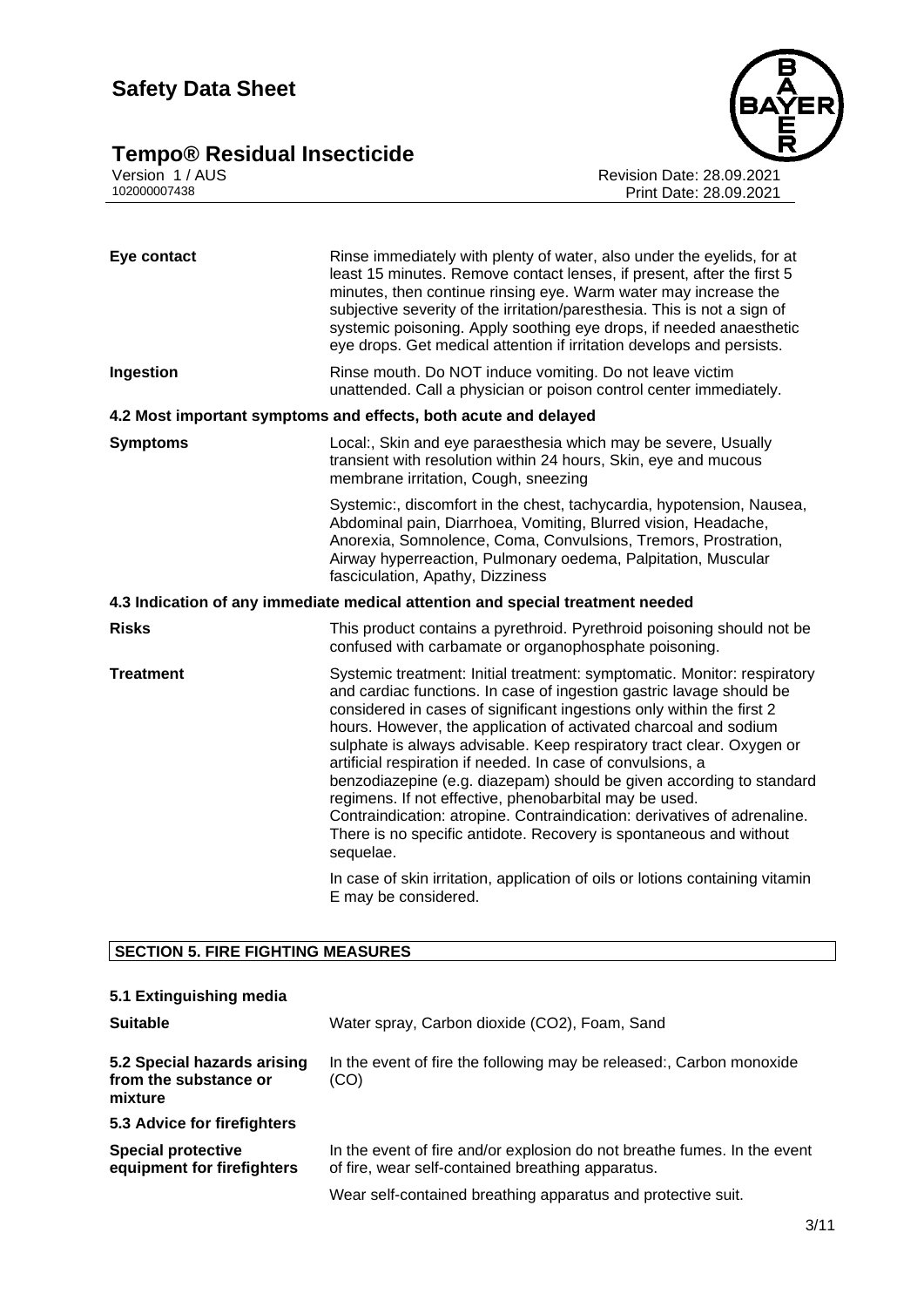# **Tempo® Residual Insecticide**<br> **Version 1/AUS**<br>
102000007438

4/11

**Further information** Contain the spread of the fire-fighting media. Do not allow run-off from fire fighting to enter drains or water courses. **Hazchem Code** •3Z

#### **SECTION 6. ACCIDENTAL RELEASE MEASURES**

#### **6.1 Personal precautions, protective equipment and emergency procedures**

| <b>Precautions</b>                                        | Avoid contact with spilled product or contaminated surfaces. Use<br>personal protective equipment. When dealing with a spillage do not<br>eat, drink or smoke.                                                                                           |  |  |  |  |
|-----------------------------------------------------------|----------------------------------------------------------------------------------------------------------------------------------------------------------------------------------------------------------------------------------------------------------|--|--|--|--|
| <b>6.2 Environmental</b><br>precautions                   | Do not allow to get into surface water, drains and ground water. If the<br>product contaminates rivers and lakes or drains inform respective<br>authorities.                                                                                             |  |  |  |  |
| 6.3 Methods and materials for containment and cleaning up |                                                                                                                                                                                                                                                          |  |  |  |  |
| Methods for cleaning up                                   | Soak up with inert absorbent material (e.g. sand, silica gel, acid<br>binder, universal binder, sawdust). Clean contaminated floors and<br>objects thoroughly, observing environmental regulations. Keep in<br>suitable, closed containers for disposal. |  |  |  |  |
| 6.4 Reference to other<br>sections                        | Information regarding safe handling, see section 7.<br>Information regarding personal protective equipment, see section 8.<br>Information regarding waste disposal, see section 13.                                                                      |  |  |  |  |

#### **SECTION 7. HANDLING AND STORAGE**

#### **7.1 Precautions for safe handling**

| Advice on safe handling                                 | Use only in area provided with appropriate exhaust ventilation.                                                                                                                                                                                                                                |  |  |
|---------------------------------------------------------|------------------------------------------------------------------------------------------------------------------------------------------------------------------------------------------------------------------------------------------------------------------------------------------------|--|--|
| Hygiene measures                                        | Avoid contact with skin, eyes and clothing. Keep working clothes<br>separately. Wash hands immediately after work, if necessary take a<br>shower. Remove soiled clothing immediately and clean thoroughly<br>before using again. Garments that cannot be cleaned must be<br>destroyed (burnt). |  |  |
|                                                         | 7.2 Conditions for safe storage, including any incompatibilities                                                                                                                                                                                                                               |  |  |
| <b>Requirements for storage</b><br>areas and containers | Store in original container. Keep containers tightly closed in a dry, cool<br>and well-ventilated place. Store in a place accessible by authorized<br>persons only. Keep away from direct sunlight.                                                                                            |  |  |
| Advice on common storage                                | Keep away from food, drink and animal feedingstuffs.                                                                                                                                                                                                                                           |  |  |

#### **SECTION 8. EXPOSURE CONTROLS / PERSONAL PROTECTION**

#### **8.1 Control parameters**

| Components      | <b>CAS-No.</b> | <b>Control parameters</b> | <b>Update</b> | <b>Basis</b> |
|-----------------|----------------|---------------------------|---------------|--------------|
| Beta-Cyfluthrin | 1820573-27-    | $0.01 \text{ mg/m}$ 3     |               | OES BCS*     |



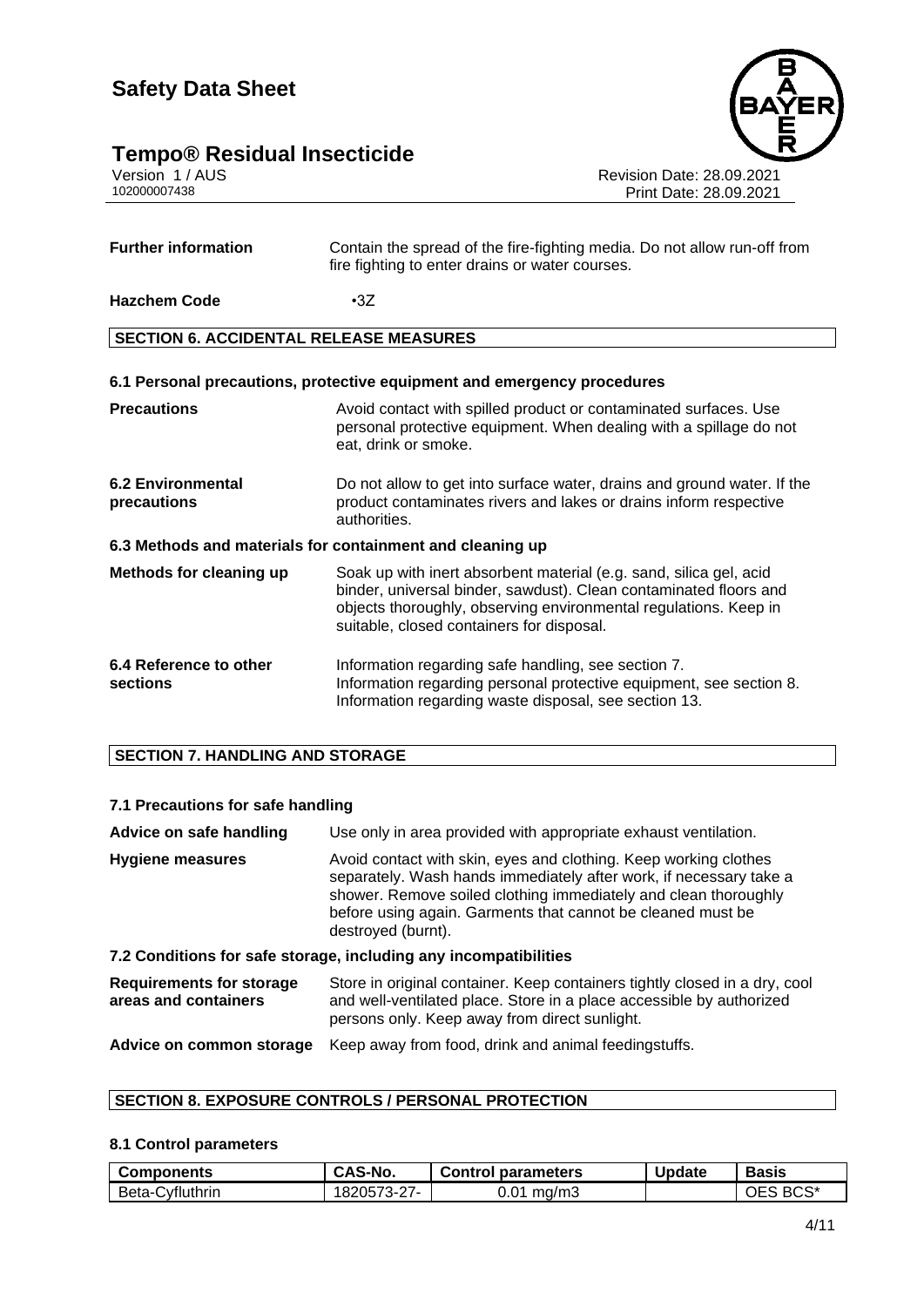## **Tempo® Residual Insecticide 5/11**



Version 1 / AUS Revision Date: 28.09.2021 102000007438 Print Date: 28.09.2021

|                    |               | 'TWA)                  |         |         |
|--------------------|---------------|------------------------|---------|---------|
| Silica, amorphe    | 7631-86-9     | $2$ mg/m $3$<br>(TWA)  | 12 2011 | AU NOEL |
| (Respirable dust.) |               |                        |         |         |
| Silica, amorphe    | 7631-86-9     | $2$ mg/m $3$<br>(TWA)  | 12 2011 | AU NOEL |
| (Respirable dust.) |               |                        |         |         |
| Glycerine          | $56 - 81 - 5$ | $10$ mg/m $3$<br>(TWA) | 12 2011 | AU NOEL |
| (Inhalable mist.)  |               |                        |         |         |

\*OES BCS: Internal Bayer AG, Crop Science Division "Occupational Exposure Standard"

#### **8.2 Exposure controls**

| <b>Respiratory protection</b>      | Respiratory protection is not required under anticipated<br>circumstances of exposure.<br>instructions regarding wearing and maintenance.                                                                                                                                                                                                                                                                                                                                                                                              | Respiratory protection should only be used to control residual risk of<br>short duration activities, when all reasonably practicable steps have<br>been taken to reduce exposure at source e.g. containment and/or<br>local extract ventilation. Always follow respirator manufacturer's                                                                                                                                                                                                                                                                                                                 |
|------------------------------------|----------------------------------------------------------------------------------------------------------------------------------------------------------------------------------------------------------------------------------------------------------------------------------------------------------------------------------------------------------------------------------------------------------------------------------------------------------------------------------------------------------------------------------------|----------------------------------------------------------------------------------------------------------------------------------------------------------------------------------------------------------------------------------------------------------------------------------------------------------------------------------------------------------------------------------------------------------------------------------------------------------------------------------------------------------------------------------------------------------------------------------------------------------|
| <b>Hand protection</b>             | contact time.<br>drinking, smoking or using the toilet.<br>Material<br>Rate of permeability<br>Glove thickness<br>Protective index<br><b>Directive</b>                                                                                                                                                                                                                                                                                                                                                                                 | Please observe the instructions regarding permeability and<br>breakthrough time which are provided by the supplier of the gloves.<br>Also take into consideration the specific local conditions under which<br>the product is used, such as the danger of cuts, abrasion, and the<br>Wash gloves when contaminated. Dispose of when contaminated<br>inside, when perforated or when contamination on the outside cannot<br>be removed. Wash hands frequently and always before eating,<br>Nitrile rubber<br>> 480 min<br>$> 0.4$ mm<br>Class <sub>6</sub><br>Protective gloves complying with EN<br>374. |
| Eye protection                     |                                                                                                                                                                                                                                                                                                                                                                                                                                                                                                                                        | Wear goggles (conforming to EN166, Field of Use $=$ 5 or equivalent).                                                                                                                                                                                                                                                                                                                                                                                                                                                                                                                                    |
| Skin and body protection           | Wear standard coveralls and Category 3 Type 6 suit.<br>If there is a risk of significant exposure, consider a higher protective<br>type suit.<br>Wear two layers of clothing wherever possible. Polyester/cotton or<br>cotton overalls should be worn under chemical protection suit and<br>should be professionally laundered frequently.<br>If chemical protection suit is splashed, sprayed or significantly<br>contaminated, decontaminate as far as possible, then carefully<br>remove and dispose of as advised by manufacturer. |                                                                                                                                                                                                                                                                                                                                                                                                                                                                                                                                                                                                          |
| <b>General protective measures</b> | and/or leaflet. In all other cases the above mentioned<br>recommendations would apply.                                                                                                                                                                                                                                                                                                                                                                                                                                                 | In normal use and handling conditions please refer to the label                                                                                                                                                                                                                                                                                                                                                                                                                                                                                                                                          |
| <b>Engineering Controls</b>        |                                                                                                                                                                                                                                                                                                                                                                                                                                                                                                                                        |                                                                                                                                                                                                                                                                                                                                                                                                                                                                                                                                                                                                          |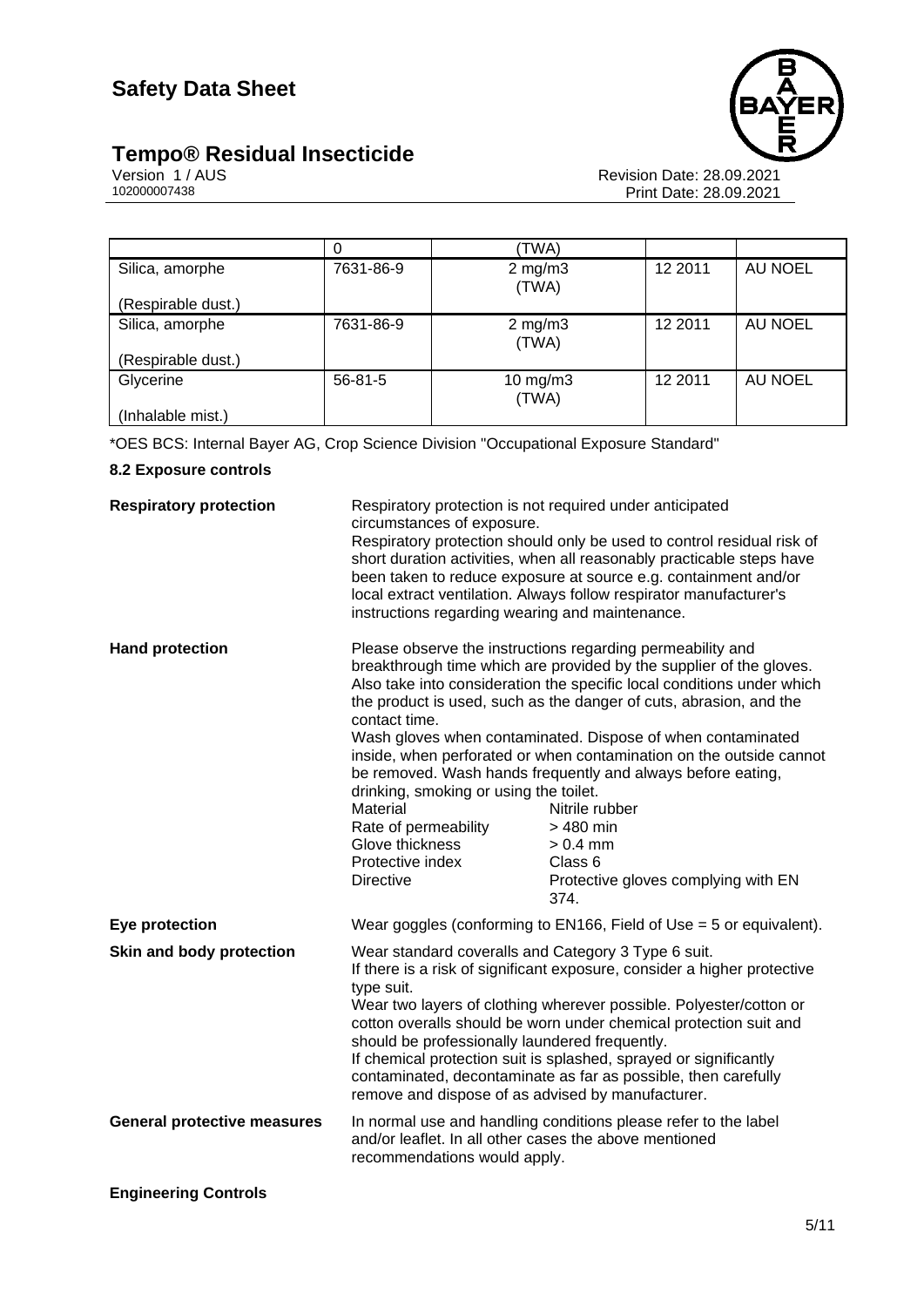### **Tempo® Residual Insecticide 6/11**



Version 1 / AUS Revision Date: 28.09.2021 102000007438 Print Date: 28.09.2021

**Advice on safe handling** Use only in area provided with appropriate exhaust ventilation.

#### **SECTION 9. PHYSICAL AND CHEMICAL PROPERTIES**

| <b>Form</b>                                              | 9.1 Information on basic physical and chemical properties<br>suspension |
|----------------------------------------------------------|-------------------------------------------------------------------------|
| Colour                                                   | white to light beige                                                    |
| Odour                                                    | weak, characteristic                                                    |
| <b>Odour Threshold</b>                                   | No data available                                                       |
| рH                                                       | 4.0 - 5.0 (100 %) (23 °C)                                               |
| <b>Melting point/range</b>                               | No data available                                                       |
| <b>Boiling Point</b>                                     | No data available                                                       |
| <b>Flash point</b>                                       | >100 °C                                                                 |
| <b>Flammability</b>                                      | No data available                                                       |
| <b>Auto-ignition temperature</b>                         | No data available                                                       |
| <b>Thermal decomposition</b>                             | No data available                                                       |
| <b>Minimum ignition energy</b>                           | No data available                                                       |
| Self-accelarating<br>decomposition temperature<br>(SADT) | No data available                                                       |
| <b>Upper explosion limit</b>                             | No data available                                                       |
| <b>Lower explosion limit</b>                             | No data available                                                       |
| Vapour pressure                                          | No data available                                                       |
| <b>Evaporation rate</b>                                  | No data available                                                       |
| <b>Relative vapour density</b>                           | No data available                                                       |
| <b>Relative density</b>                                  | No data available                                                       |
| <b>Density</b>                                           | ca. 1.05 g/cm <sup>3</sup> (20 °C)                                      |
| <b>Water solubility</b>                                  | miscible                                                                |
| <b>Partition coefficient: n-</b><br>octanol/water        | Beta-Cyfluthrin: log Pow: 6.18 (22 °C)                                  |
| Viscosity, dynamic                                       | 600.0 - 1,000.0 mPa.s (20 °C)                                           |
| <b>Viscosity, kinematic</b>                              | No data available                                                       |
| <b>Oxidizing properties</b>                              | No data available                                                       |
| <b>Explosivity</b>                                       | No data available                                                       |
| 9.2 Other information                                    | Further safety related physical-chemical data are not known.            |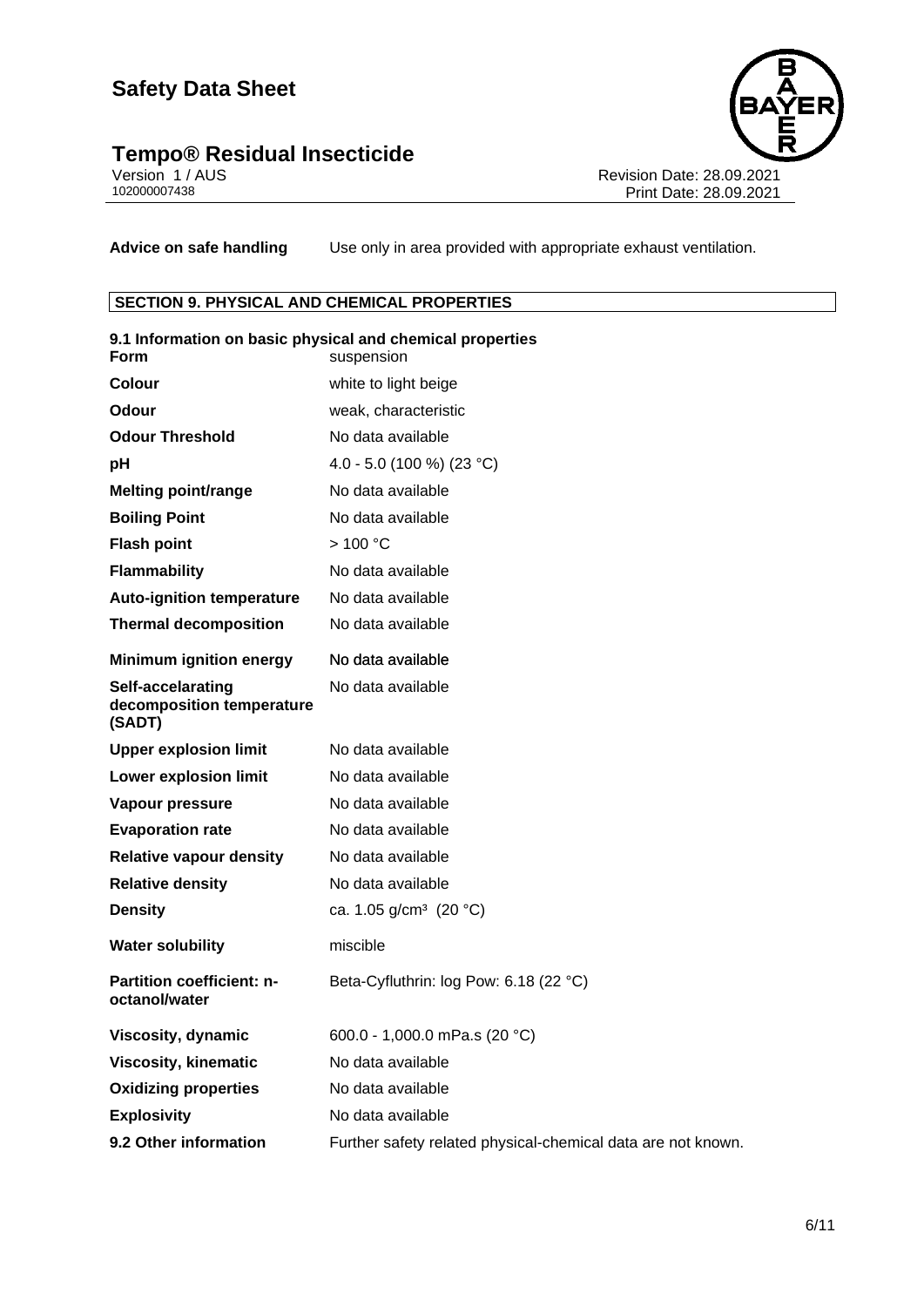## **Tempo® Residual Insecticide 7/11**



Version 1 / AUS الكروت المستخدم المستخدم المستخدم المستخدم المستخدم المستخدم المستخدم المستخدم المستخدم المستخ<br>28.09.2021 102000007438 Print Date: 28.09 Print Date: 28.09.2021

#### **SECTION 10. STABILITY AND REACTIVITY**

| 10.1 Reactivity                                 | Stable under normal conditions.                                                         |
|-------------------------------------------------|-----------------------------------------------------------------------------------------|
| <b>10.2 Chemical stability</b>                  | Stable under recommended storage conditions.                                            |
| 10.3 Possibility of<br>hazardous reactions      | No hazardous reactions when stored and handled according to<br>prescribed instructions. |
| 10.4 Conditions to avoid                        | Extremes of temperature and direct sunlight.                                            |
|                                                 | <b>10.5 Incompatible materials</b> Store only in the original container.                |
| <b>10.6 Hazardous</b><br>decomposition products | No decomposition products expected under normal conditions of use.                      |

#### **SECTION 11. TOXICOLOGICAL INFORMATION**

#### **11.1 Information on toxicological effects**

| <b>Acute oral toxicity</b>                  | LD50 (Rat) 1,600 mg/kg                                                                                                                    |
|---------------------------------------------|-------------------------------------------------------------------------------------------------------------------------------------------|
| <b>Acute inhalation toxicity</b>            | $LC50$ (Rat) $> 0.777$ mg/l<br>Exposure time: 4 h<br>Determined in the form of a respirable aerosol.<br>Highest attainable concentration. |
| <b>Acute dermal toxicity</b>                | LD50 (Rat) $> 5,000$ mg/kg                                                                                                                |
| Skin corrosion/irritation                   | No skin irritation (Rabbit)                                                                                                               |
| Serious eye damage/eye<br>irritation        | No eye irritation (Rabbit)                                                                                                                |
| <b>Respiratory or skin</b><br>sensitisation | Non-sensitizing. (Guinea pig)<br>OECD Test Guideline 406, Buehler test                                                                    |

#### **Assessment mutagenicity**

Beta-Cyfluthrin was not mutagenic or genotoxic in a battery of in vitro and in vivo tests.

#### **Assessment carcinogenicity**

Beta-Cyfluthrin was not carcinogenic in lifetime feeding studies in rats and mice.

#### **Assessment toxicity to reproduction**

Beta-Cyfluthrin caused reproduction toxicity in a two-generation study in rats only at dose levels also toxic to the parent animals. The reproduction toxicity seen with Beta-Cyfluthrin is related to parental toxicity.

#### **Assessment developmental toxicity**

Beta-Cyfluthrin caused developmental toxicity only at dose levels toxic to the dams. The developmental effects seen with Beta-Cyfluthrin are related to maternal toxicity.

#### **Assessment STOT Specific target organ toxicity – single exposure**

Beta-Cyfluthrin: Based on available data, the classification criteria are not met.

**Assessment STOT Specific target organ toxicity – repeated exposure**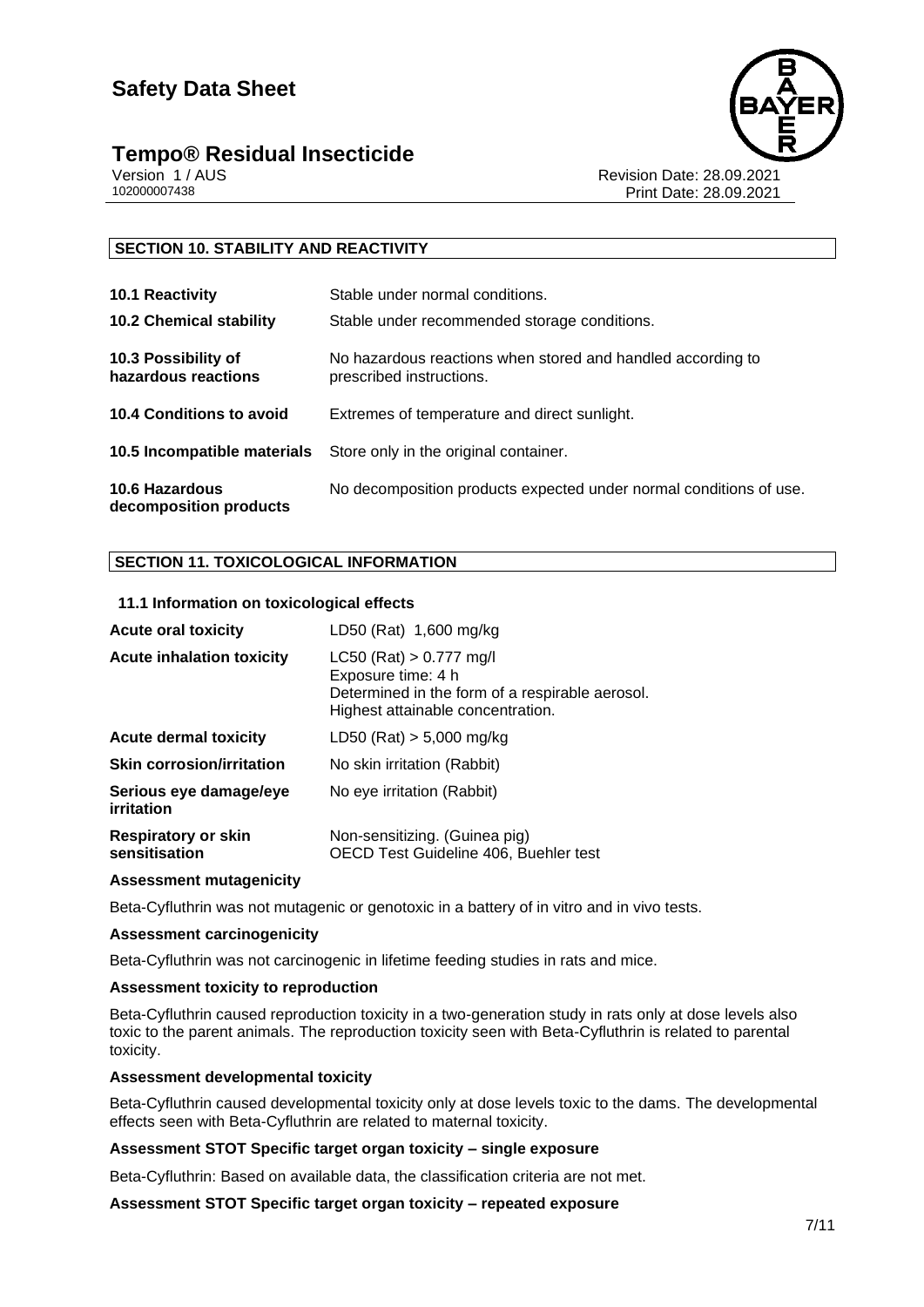# **Tempo® Residual Insecticide**<br>Version 1/AUS<br>102000007438



Revision Date: 28.09.2021 Print Date: 28.09.2021

The toxic effects of Beta-Cyfluthrin are related to transient neurobehavioral effects typical for pyrethroid neurotoxicity.

#### **Aspiration hazard**

Based on available data, the classification criteria are not met.

#### **Information on likely routes of exposure**

May cause skin irritation. May cause eye irritation. Toxic if swallowed.

#### **Early onset symptoms related to exposure** Refer to Section 4

**Delayed health effects from exposure** Refer to Section 11

## **Exposure levels and health effects**

Refer to Section 4

#### **Interactive effects** Not known

#### **When specific chemical data is not available** Not applicable

**Mixture of chemicals** Refer to Section 2.1

#### **SECTION 12. ECOLOGICAL INFORMATION**

#### **12.1 Toxicity**

| <b>Toxicity to fish</b>                     | LC50 (Oncorhynchus mykiss (rainbow trout)) 0.000068 mg/l<br>Exposure time: 96 h<br>The value mentioned relates to the active ingredient.                                                                                  |
|---------------------------------------------|---------------------------------------------------------------------------------------------------------------------------------------------------------------------------------------------------------------------------|
| <b>Toxicity to aquatic</b><br>invertebrates | EC50 (Daphnia magna (Water flea)) 0.00029 mg/l<br>Exposure time: 48 h<br>The value mentioned relates to the active ingredient.                                                                                            |
| <b>Toxicity to aquatic plants</b>           | IC50 (Desmodesmus subspicatus (green algae)) > 0.01 mg/l<br>Growth rate; Exposure time: 72 h<br>The value mentioned relates to the active ingredient.<br>No acute toxicity was observed at its limit of water solubility. |
| <b>Toxicity to other organisms</b>          | LD50 (Coturnix japonica (Japanese quail)) > 2,000 mg/kg<br>The value mentioned relates to the active ingredient.                                                                                                          |
| 12.2 Persistence and degradability          |                                                                                                                                                                                                                           |
| <b>Biodegradability</b>                     | Beta-Cyfluthrin:<br>Not rapidly biodegradable                                                                                                                                                                             |
| Koc                                         | Beta-Cyfluthrin: Koc: 508 - 3179                                                                                                                                                                                          |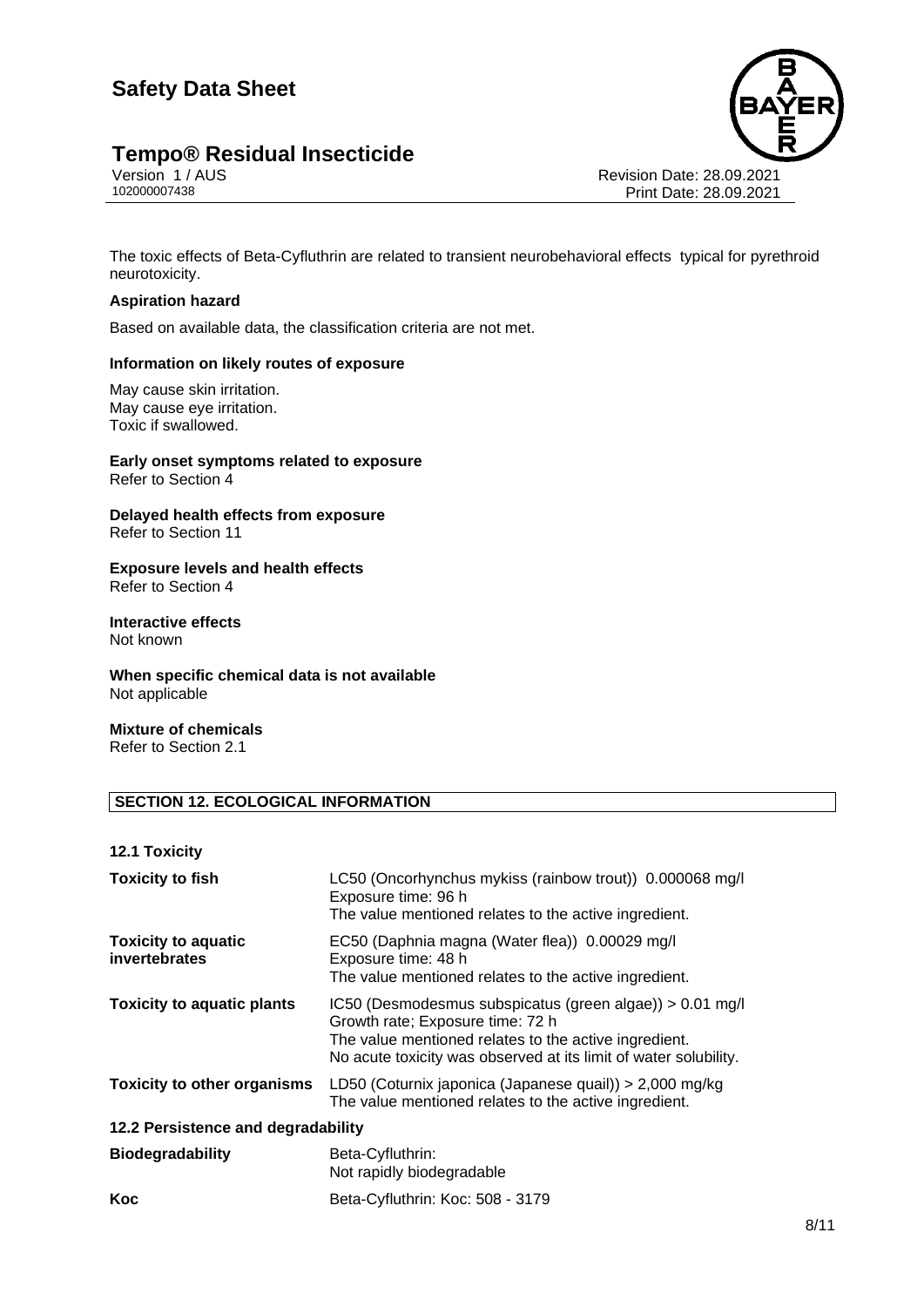## **Safety Data Sheet**

# **Tempo® Residual Insecticide**<br>Version 1/AUS



Version 1 / AUS Revision Date: 28.09.2021 Print Date: 28.09.2021

| 12.3 Bioaccumulative potential                                                |
|-------------------------------------------------------------------------------|
| Beta-Cyfluthrin: Bioconcentration factor (BCF) 506<br>Does not bioaccumulate. |
|                                                                               |
| Beta-Cyfluthrin: Immobile in soil                                             |
|                                                                               |
| No other effects to be mentioned.                                             |
|                                                                               |

#### **SECTION 13. DISPOSAL CONSIDERATIONS**

Triple-rinse containers before disposal. Add rinsings to spray tank. Do not dispose of undiluted chemicals on site. If recycling, replace cap and return clean containers to recycler or designated collection point. If not recycling, break, crush, or puncture and deliver empty packaging to an approved waste management facility. If an approved waste management facility is not available, bury the empty packaging 500 mm below the surface in a disposal pit specifically marked and set up for this purpose, clear of waterways, desirable vegetation and tree roots, in compliance with relevant Local, State or Territory government regulations. Do not burn empty containers or product.

#### **SECTION 14. TRANSPORT INFORMATION**

#### **ADG**

| UN number                  | 3082                                                   |
|----------------------------|--------------------------------------------------------|
|                            |                                                        |
| Transport hazard class(es) | 9                                                      |
| <b>Subsidiary Risk</b>     | <b>None</b>                                            |
| Packaging group            | Ш                                                      |
| Description of the goods   | ENVIRONMENTALLY HAZARDOUS SUBSTANCE, LIQUID,<br>N.O.S. |
|                            | (BETA-CYFLUTHRIN SOLUTION)                             |
| Hazchem Code               | $\cdot 37$                                             |

AU01: Environmentally Hazardous Substances meeting the descriptions of UN 3077 or UN 3082 are not subject to this Code when transported by road or rail in;

a) packagings that do not incorporate a receptacle exceeding 500 kg(L); or b) **IBCs** 

#### **IMDG**

|             | UN number                  | 3082                                                   |
|-------------|----------------------------|--------------------------------------------------------|
|             | Transport hazard class(es) | 9                                                      |
|             | <b>Subsidiary Risk</b>     | None                                                   |
|             | Packaging group            | Ш                                                      |
|             | Marine pollutant           | YES                                                    |
|             | Description of the goods   | ENVIRONMENTALLY HAZARDOUS SUBSTANCE, LIQUID,<br>N.O.S. |
|             |                            | (BETA-CYFLUTHRIN SOLUTION)                             |
| <b>IATA</b> |                            |                                                        |
|             | UN number                  | 3082                                                   |
|             | Transport hazard class(es) | 9                                                      |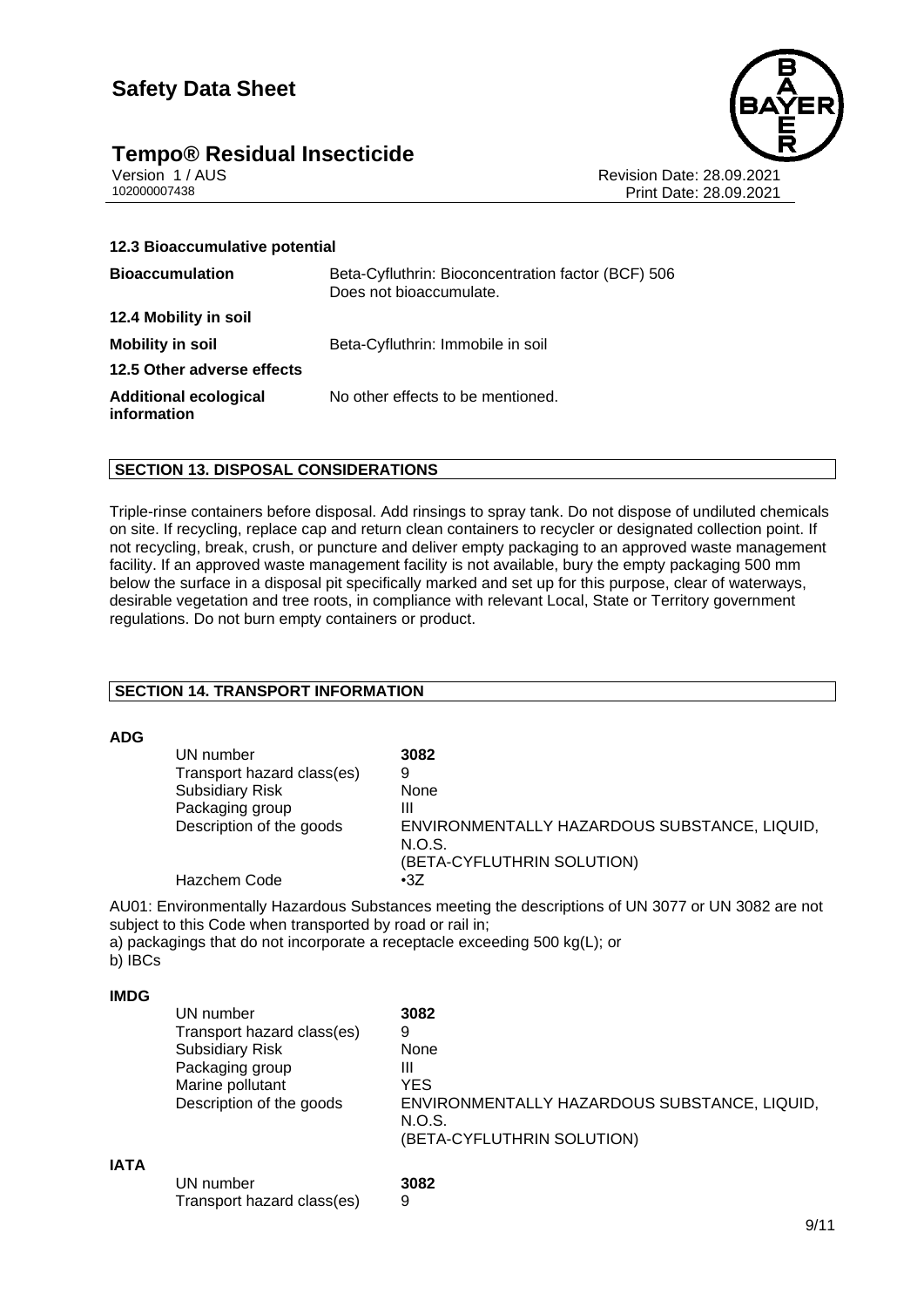# **Tempo® Residual Insecticide**<br>Version 1/AUS



Version 1 / AUS الكروت المستخدم المستخدم المستخدم المستخدم المستخدم المستخدم المستخدم المستخدم المستخدم المستخ<br>28.09.2021 102000007438 Print Date: 28.09 Print Date: 28.09.2021

Subsidiary Risk None Packaging group **III** Environm. Hazardous Mark YES Description of the goods ENVIRONMENTALLY HAZARDOUS SUBSTANCE, LIQUID, N.O.S. (BETA-CYFLUTHRIN SOLUTION )

#### **SECTION 15. REGULATORY INFORMATION**

Registered according to the Agricultural and Veterinary Chemicals Code Act 1994

Australian Pesticides and Veterinary Medicines Authority approval number: 54134

#### **SUSMP classification (Poison Schedule)**

Schedule 5 (Standard for the Uniform Scheduling of Medicines and Poisons)

#### **SECTION 16. OTHER INFORMATION**

**Trademark information** Tempo® is a Registered Trademark of the Bayer Group.

#### **Abbreviations and acronyms**

| <b>ADN</b>      | European Agreement concerning the International Carriage of Dangerous Goods by<br><b>Inland Waterways</b> |
|-----------------|-----------------------------------------------------------------------------------------------------------|
| ADR.            | European Agreement concerning the International Carriage of Dangerous Goods by                            |
|                 | Road                                                                                                      |
| ATE             | Acute toxicity estimate                                                                                   |
| AU OEL          | Australia. OELs. (Adopted National Exposure Standards for Atmospheric                                     |
|                 | Contaminants in the Occupational Environment)                                                             |
| CAS-Nr.         | <b>Chemical Abstracts Service number</b>                                                                  |
| <b>CEILING</b>  | Ceiling Limit Value                                                                                       |
| Conc.           | Concentration                                                                                             |
| EC-No.          | European community number                                                                                 |
| <b>ECx</b>      | Effective concentration to x %                                                                            |
| <b>EINECS</b>   | European inventory of existing commercial substances                                                      |
| <b>ELINCS</b>   | European list of notified chemical substances                                                             |
| EN.             | European Standard                                                                                         |
| EU              | European Union                                                                                            |
| IATA            | International Air Transport Association                                                                   |
| IBC.            | International Code for the Construction and Equipment of Ships Carrying Dangerous                         |
|                 | Chemicals in Bulk (IBC Code)                                                                              |
| <b>ICx</b>      | Inhibition concentration to x %                                                                           |
| <b>IMDG</b>     | <b>International Maritime Dangerous Goods</b>                                                             |
| LC <sub>x</sub> | Lethal concentration to x %                                                                               |
| LDx             | Lethal dose to $\times$ %                                                                                 |
| LOEC/LOEL       | Lowest observed effect concentration/level                                                                |
| <b>MARPOL</b>   | MARPOL: International Convention for the prevention of marine pollution from ships                        |
| N.O.S.          | Not otherwise specified                                                                                   |
| NOEC/NOEL       | No observed effect concentration/level                                                                    |
| <b>OECD</b>     | Organization for Economic Co-operation and Development                                                    |
| <b>OES BCS</b>  | OES BCS: Internal Bayer AG, Crop Science Division "Occupational Exposure                                  |